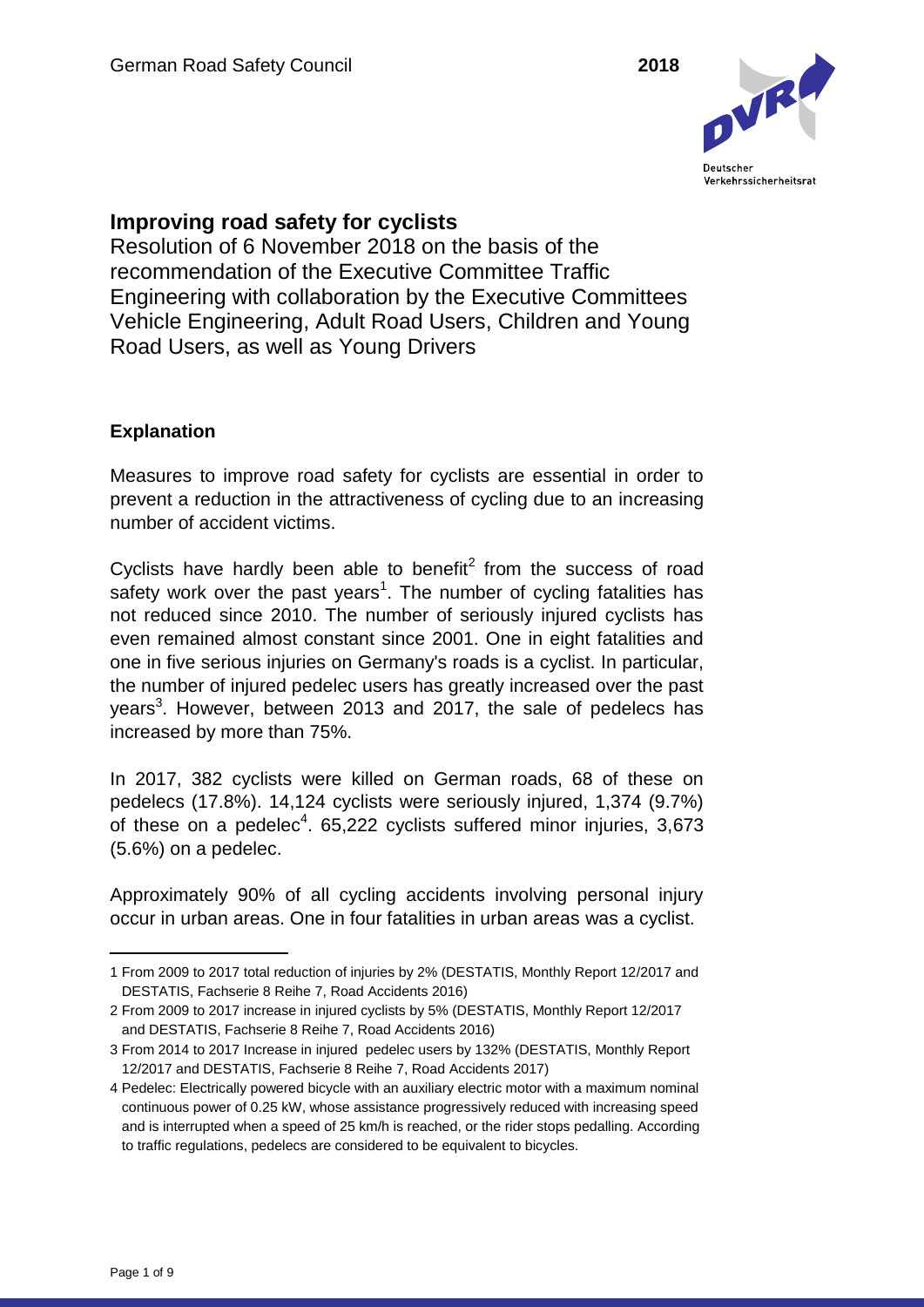However, the police statistics do not record all accidents. There are a considerable number of unrecorded cycling accidents. Only a third of the persons treated in hospital due to cycling accidents are known to the police. The number of cycling accidents which are not recorded in the statistics is estimated to be approximately 70% $5$ .

The demographic change, the increasing proportion of cyclists and the increasing number of electrically assisted cycles could result in even more cycle traffic, increasing numbers of senior citizens as cyclists, as well as higher cycling speeds. This could result in an increase in the number and severity of cycling accidents. To improve road safety for cyclists, measures are therefore necessary in three areas of action, roads, people and vehicles (cycles and motor vehicles).

## **Roads**

Deficient infrastructure often plays a significant role in the cause of accidents. The high proportion of severe cycle accidents at intersections and T-junctions, when crossing lanes and on cycle tracks which are too narrow is especially pronounced. A significant reason for this is that to a growing extent, the capacity and allocation of road area is less suitable for the increasing number of motor vehicles $6$  and cyclists. Above all in urban areas, increasing numbers of motor vehicles and cyclists have to share an obsolete and confined infrastructure. Safe guidance of cycle traffic is therefore of immense importance.

#### **Use of technical rules**

Technical rules for the safe guidance of cycle traffic are mainly the Directives for the Design of Urban Roads (RASt) and the Recommendations for Cycling Facilities (ERA) by the Road Transport and Research Association (FGSV). The ERA describes in great detail how safe cycle routes can be planned, built and operated. However, these have not been introduced in all federal states.

<sup>5</sup> Von Below, Verkehrssicherheit von Radfahrern [Road safety of cyclists], Issue M264, Bundesanstalt für Straßenwesen, 2016

<sup>6</sup> Increase in the number of motor vehicles from 2009 to 2016 by 10%, DESTATIS, Fachserie 8 Reihe 7, Road Accidents 2016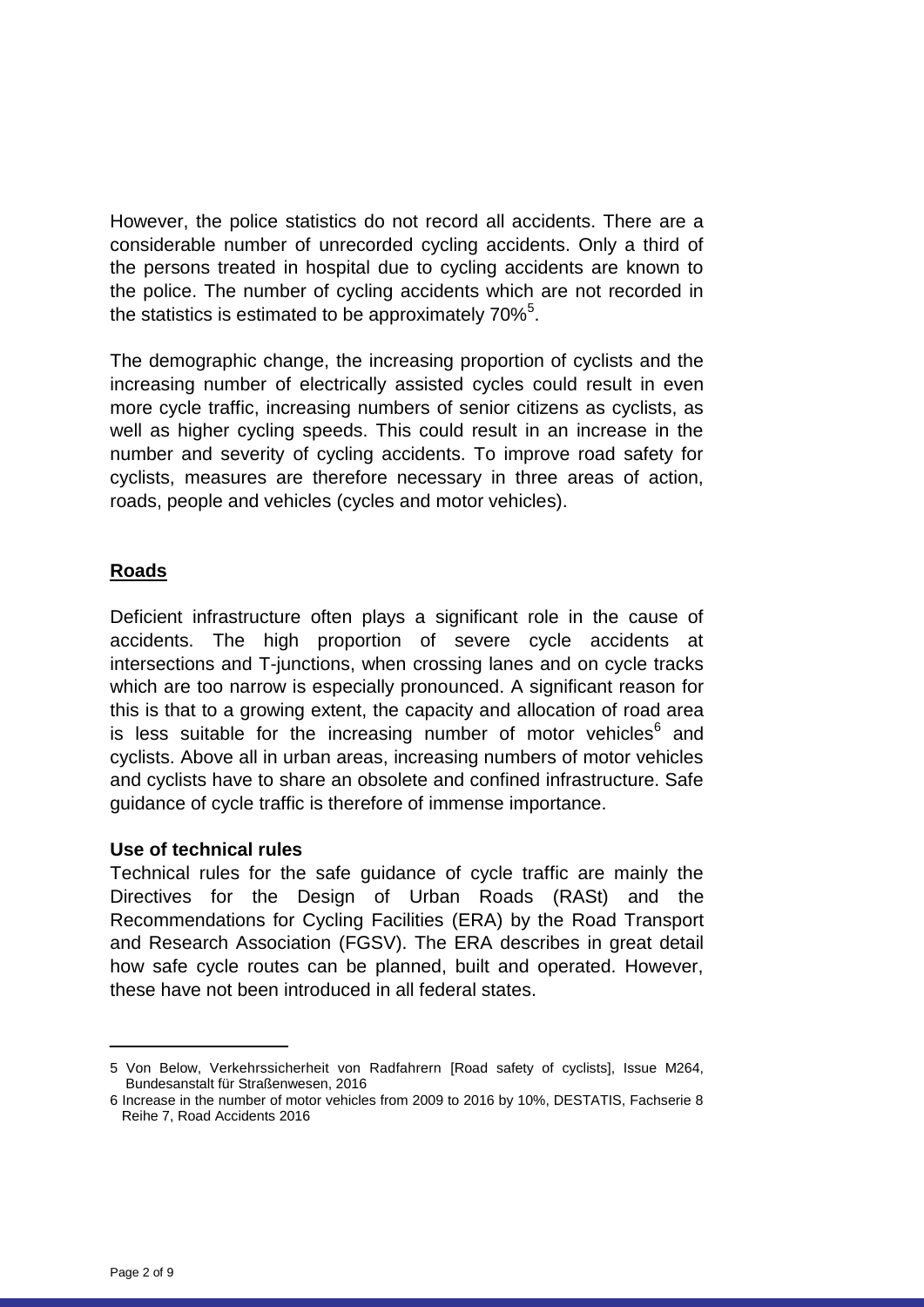#### **Planning of cycling networks**

The basis of a safe cycling infrastructure is network planning which is oriented to the wide variety of cyclists and anchoring the importance of cycle traffic in politics and administration. Cycle facilities are not just constructed cycle tracks. Rather, they involve all forms of guidance of cycle traffic. Increasingly, protective lanes and cycle lanes, which over the past decades have proved to be safe and low-cost elements, are used to guide cycle traffic on roads. In addition, cycleways are advisable and safe elements if the dominance of motorised traffic is eliminated and the road is sufficiently wide. Among other things, due to their freedom from intersections, their width, and the separation of pedestrians, express cycleways can be a safe supplement to the cycle traffic network.

#### **Adequate dimensions and improvement of recognisability**

The RASt and especially the ERA describe detailed areas of use, construction and design parameters for safe forms of guidance on the route and in especially critical areas such as intersections and Tjunctions. The cycle traffic guidance must be clearly recognisable for all road users. The visibility between cyclists and other road users must not be impaired.

The interests of children for safe road use must be taken into account. On routes with heavy traffic, separation of cycle traffic from motorised traffic has the highest priority.

#### **Improvement of safety at intersections and T-junctions<sup>7</sup>**

An essential aspect is improving road safety for cycle traffic at Tjunctions and intersections. This applies for the construction, the guidance of cycle traffic (visibility, see above) and traffic light control systems. For example, where cyclists and pedestrians can cross with separate traffic light phases, accidents due to motor vehicles turning right are avoided. Simple, clear and obvious cycle traffic guidance makes a considerable contribution to improving safety. This includes guidance of cycle traffic in the field of view of motor vehicles, emphasis of cycle traffic guidance with structural elements or makings, as well as reduction of the complexity of intersections.

 $\overline{a}$ 

<sup>&</sup>lt;sup>7</sup>See the Board resolution " Sicherheit an Kreuzungen und Einmündungen erhöhen – Innerorts" [Improvement of safety at intersections and T-junctions within urban areas] of 27/10/2016 (www.dvr.de/Beschluesse)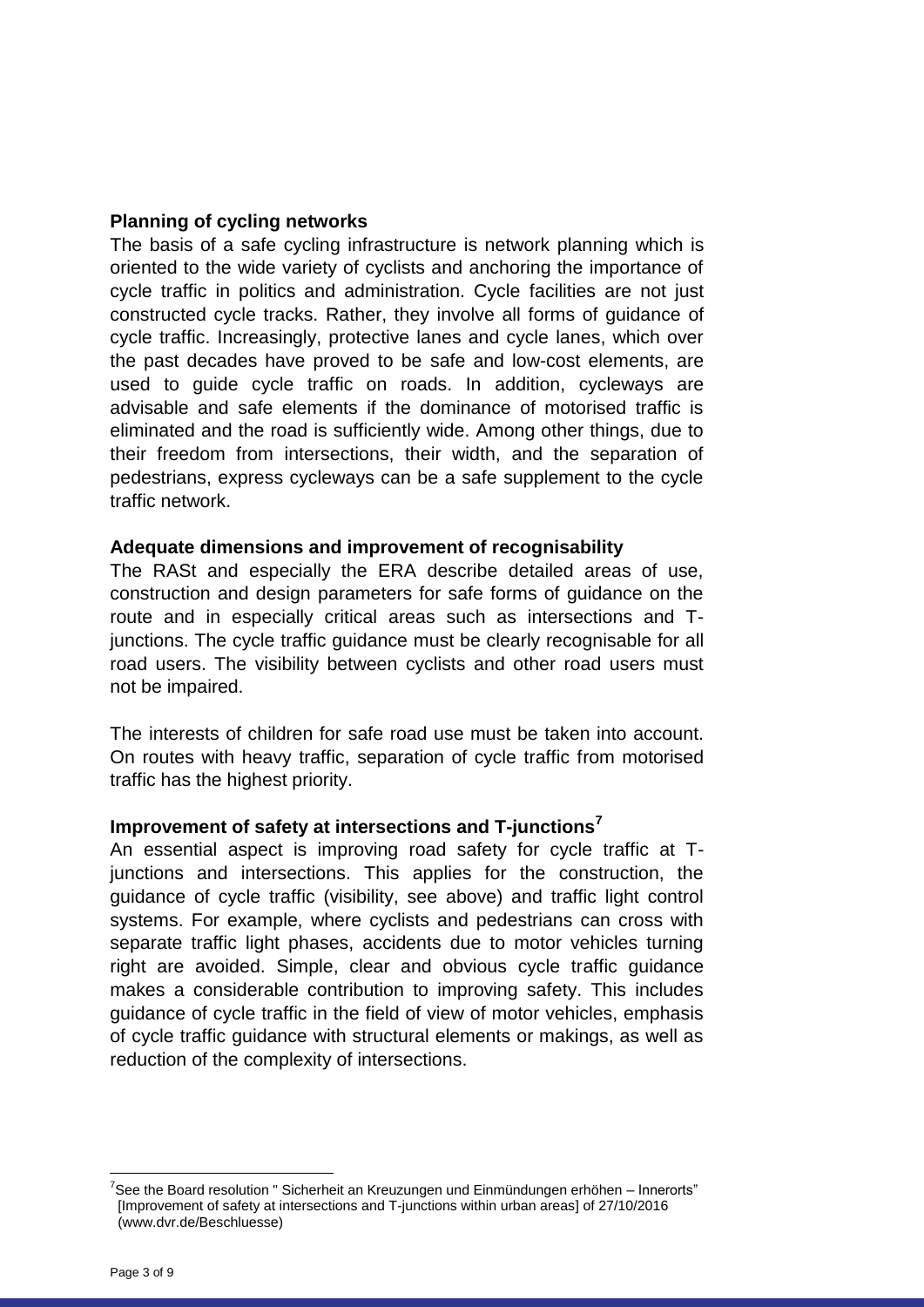## **People**

Extension of traffic routes for cyclists is essential, but is not sufficient to significantly reduce the danger of accidents. The behaviour of road users also influences the probability of accidents. The traffic behaviour and atmosphere between all road users must be improved by a combination of communication and road safety education, as well as controls and enforcement. This is an ongoing task. Against this background, the prescribed education on behaviour in road use according to § 48 STVO in case of failure to observe traffic regulations becomes especial important.

#### **Learning to cycle correctly**

Children must be continually prepared for safe and independent road use. A cycling test is normally carried out in the fourth grade in primary school. With the change to secondary school, the children are presented with new challenges. Further distances are now travelled more frequently and independently by bicycle. In order for children not to be unsupported, accompanying lesson units are necessary after the fourth grade. Children who have successfully passed the cycling test cannot be assumed to be capable of safely mastering complex traffic situations.

Senior citizens as well as young adults who have never learned to ride a bicycle, or who wish to ride a bicycle or pedelec after many years without cycling experience, should also participate in appropriate cycling training in advance. If a change from bicycle to pedelec is planned, familiarisation with the riding characteristics and pedelec technology should be carried out before participating in road traffic.

#### **Protective clothing**

Wearing a cycle helmet as bright or reflecting clothing promotes safety and visibility. Conspicuous clothing makes cyclists more easily visible for motor vehicle drivers and a cycle helmet helps to avoid serious head injuries. According to causes of death statistics<sup>8</sup> over 50% of cycling fatalities are due to head injuries. Accident research data from the UDV (German Insurers Accident Research) shows that for collisions between cyclists and motor vehicles, the probability of head injury for cyclists without a helmet is greater (56%) than for those with a helmet (35%). In addition, cyclists without protection suffered severe head injuries considerably more frequently (18%) than those wearing a helmet (2%).

 8 DESTATIS, Fachserie 12, Reihe 4, 2015: For 203 out of 378 cycling fatalities, head injuries were the cause of death.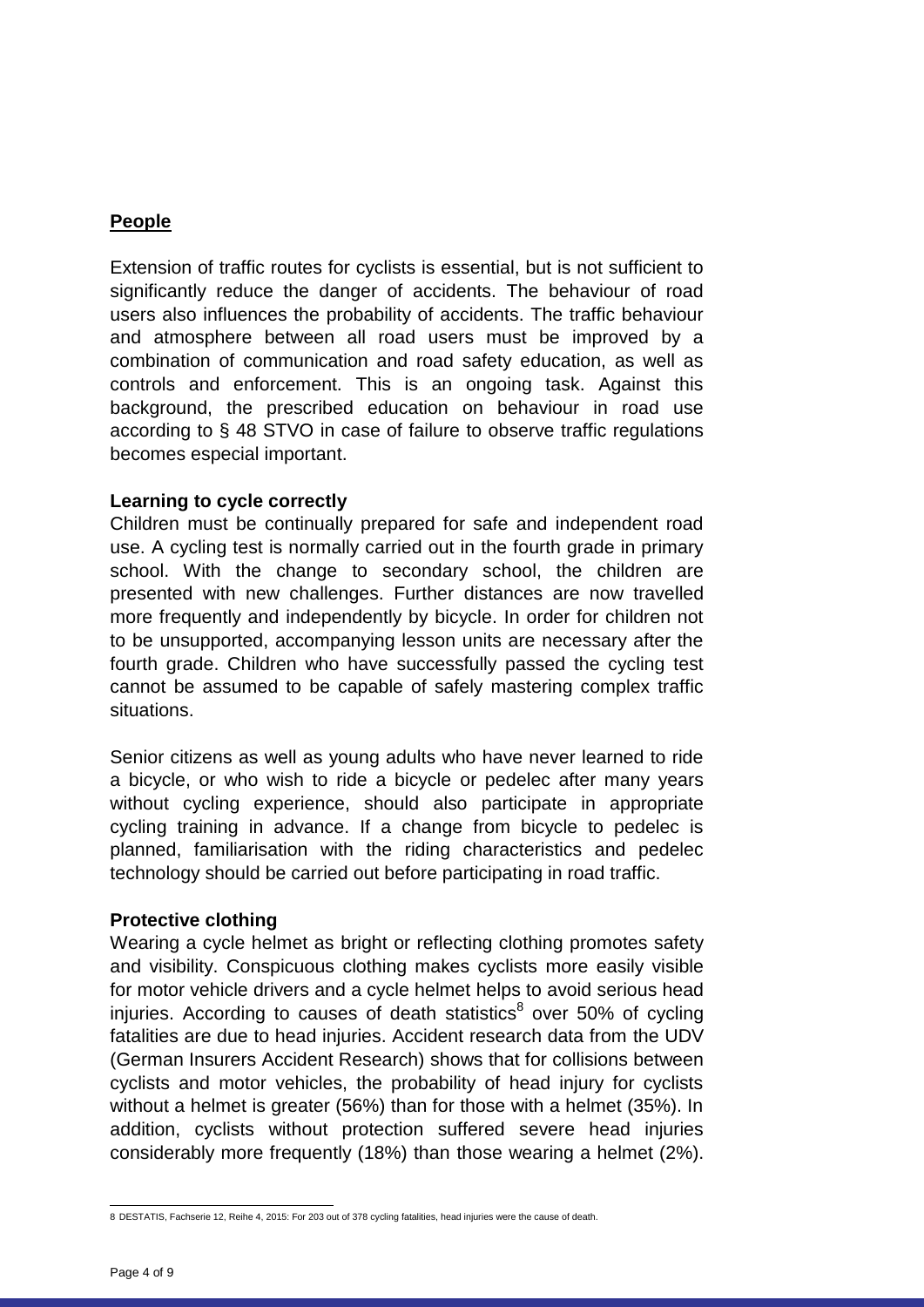Even in case of accidents where motor vehicles are not involved, a cycle helmet offers protection.

#### **Targeted campaigns and increased enforcement**

An essential contribution to more consideration and caution is provided by increasing hazard awareness both in the use of motor vehicles and when cycling. In addition to comprehensive information campaigns on traffic regulations, this included targeted checks and consistent enforcement of misconduct which causes hazards due to negligence. In particular, the focus should be on especially critical behaviour, such as

- Lack of mutual consideration,
- Turning right without observing cycle traffic (e.g. failure to look over the shoulder),
- Parking on cycling lanes,
- Careless opening of vehicle doors,
- Overtaking cyclists without sufficient distance  $(> 1.50 \text{ m})$ ,
- Performing other activities (e.g. smartphones),
- Cycling on the wrong side of the road or on pavements.
- Incorrect conduct at pedestrian crossings,
- Cycling under the influence of alcohol,
- Failure to observe traffic lights and
- Equipment which does not conform with the Road Traffic Registration Regulations (StVZO).

Use of police cycle squads is a suitable method to provide information for specific target groups in addition to checks and enforcement.

#### **Consideration of cycle safety in driver training**

Furthermore, in the context of the envisaged revision of the curriculum for novice driver training, the special conflict potential and duty of care by motorists with regard to non-motorised road users must have greater emphasis.

A change in perspective which is promoted in driving school lessons can contribute to critical reflection on one's own (hazardous) behaviour as a cyclist.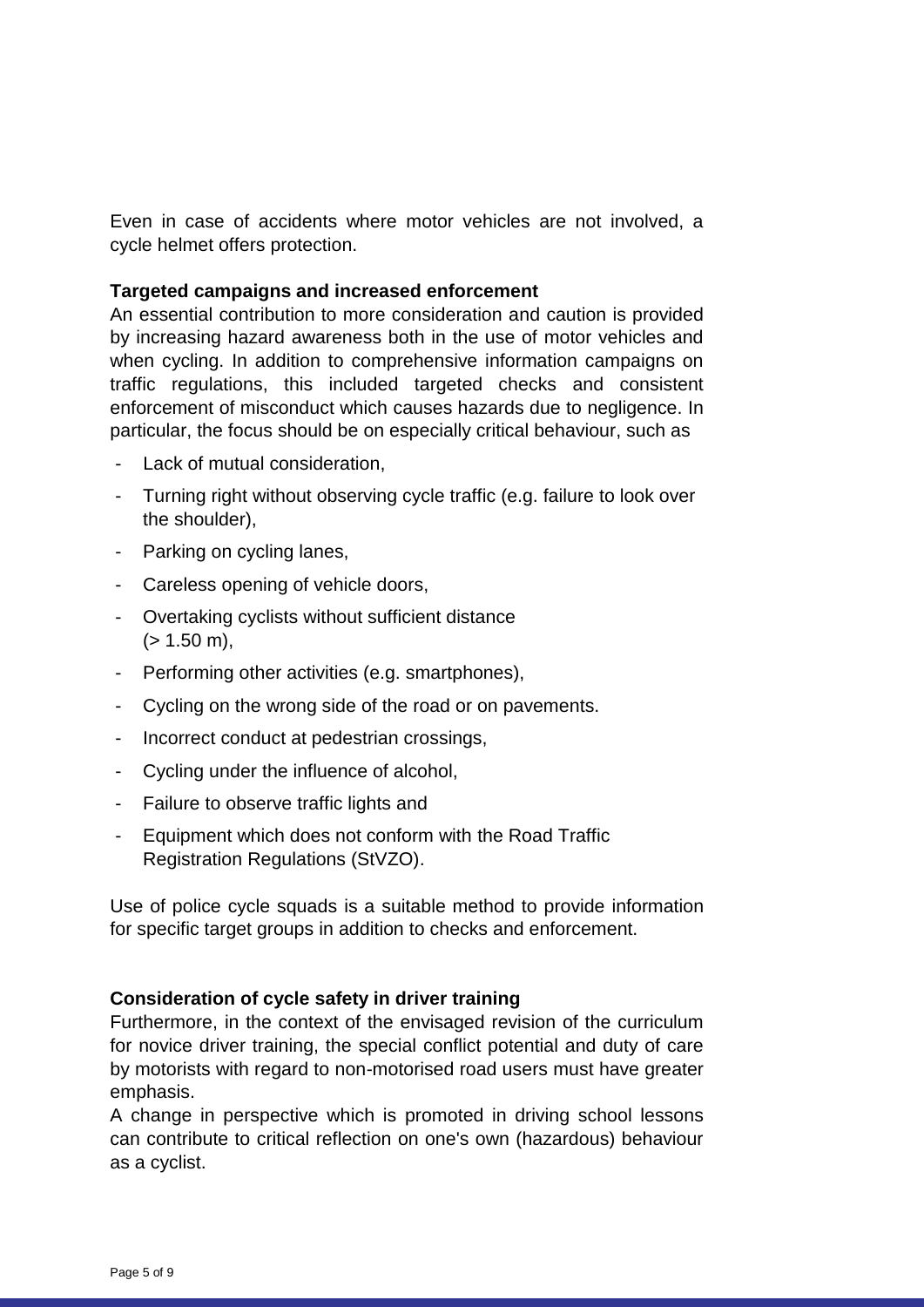## **Vehicles**

#### **Motor vehicles**

Technical systems for active and passive safety always contribute to the safety of cyclists. These include e.g. energy-absorbing vehicle fronts, windscreen airbags and emergency braking assistants. Especially emergency braking assistants have a great potential for preventing severe cycling accidents.

A right turn assistant on trucks would be able to positively influence the highly problematic right turn situation. Analyses with the aid of the accident database (UDB) of the UDV show that more than 40% of all severe road accidents with cyclists and pedestrians could be prevented with these systems. In 2016, the first truck manufacturer presented an electronic right turn assistant for two of its HGV series, which should warn the driver in good time of cyclists who are travelling parallel to the vehicle. About half of the trucks which are involved in accidents are from the construction and waste disposal sectors.

#### **Bicycles**

As cyclists do not normally have a pronounced "crush zone" in the sense of passive safety, the aspect of active safety must be emphasised for the bicycle itself. In general, bicycles may only be used on public roads if they are equipped with the prescribed (two independently acting) brakes, as well as a device for audible signals (bicycle bell). Corresponding lighting equipment is also prescribed: Active and passive signalling can considerably improve visibility and recognition for other road users and can help to reduce the risk of accidents. This also applies for lighting of the road surface with a correctly adjusted bicycle headlight.

Although only safe bicycles which comply with the Road Traffic Registration Regulations (StVZO) may be used on public roads, not all bicycles which are available on the market have equipment which complies with the StVZO.

Racing bikes, mountain bikes or so-called fixies (courier bicycles / track cycles) (in total about 11% of bicycles sold in 2017 (source: ZIV)) are normally not fully equipped.

In addition, in contrast to most motor vehicles, bicycles are not subject to regular technical inspections. Safety-relevant defects, especially in the area of brakes and lighting occur due to wear, corrosion or incorrect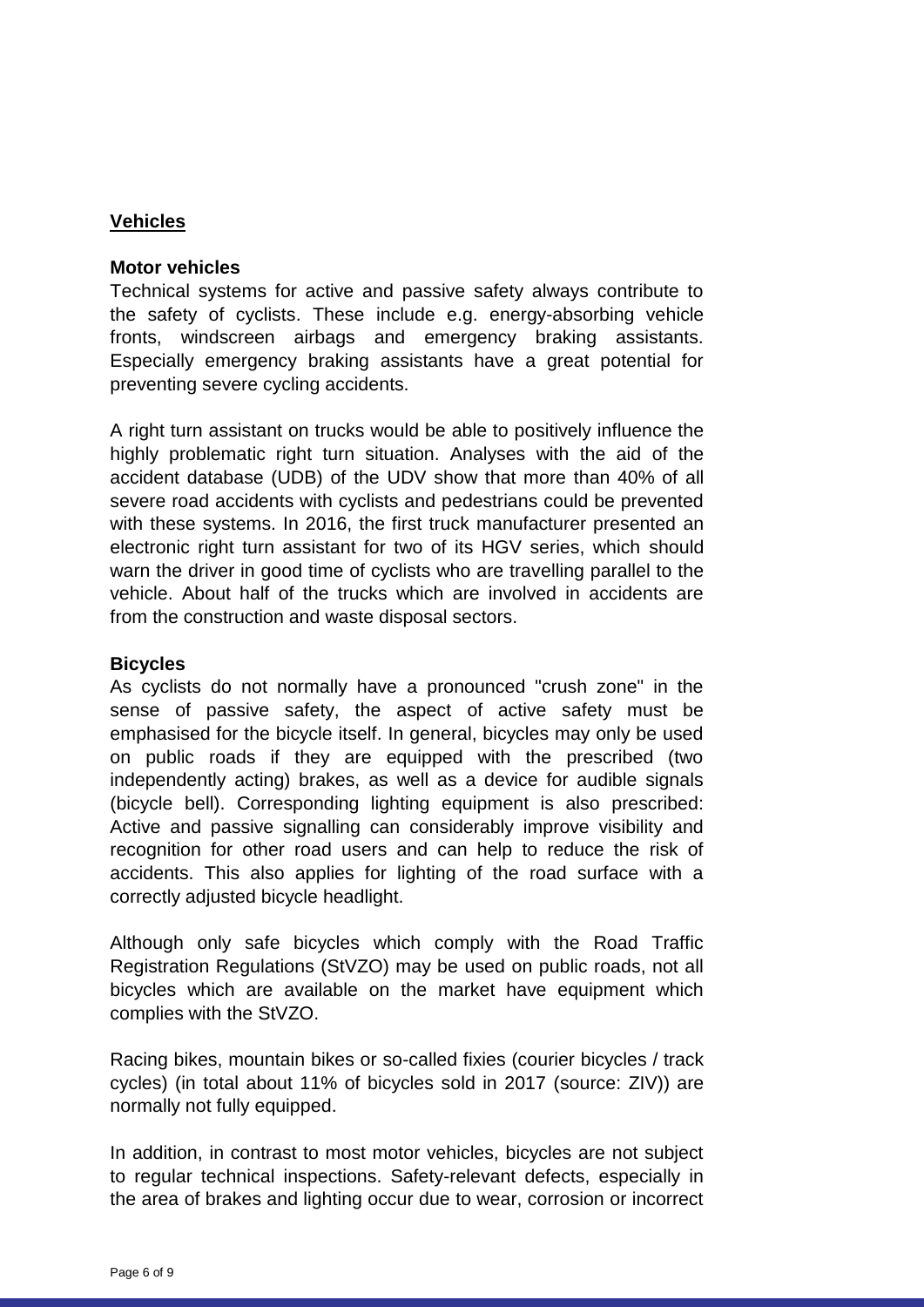use (e.g. transport and parking damage) and are not necessarily repaired.

For bicycles, and especially for pedelecs, safety assistance systems such as ABS or distance warning systems have now been developed or are already available.

## **Resolution**

- The federal government, states and municipalities are requested to introduce the ERA (Recommendations for Cycling Facilities) for roads in their public easement and to take into account the measures and standard widths for new constructions, extensions and rebuilding.
- For the current revision of the ERA, the increasing number of pedelecs and tricycles (including large delivery bicycles) must be taken into account with regard to routing and dimensioning. The present minimum dimensions must be abandoned in favour of the standard dimensions.
- Municipalities, states and the federal government should plan and construct safe cycle route networks within their particular areas of responsibility.
- The competent authorities should target the elimination of safety issues for cycle traffic in their regular road safety inspections and in the work of their accident commissions. In addition, auditing of the existing infrastructure (inventory audit) according to the road safety audit guidelines (RSAS) should be used. Non-compulsory cycle routes must also comply with the standard.
- In urban areas, clearly recognisable cycle guidance in the field of view of motor vehicle traffic must be implemented, especially at intersections, T-junctions and access routes. The necessary sight triangles must be created and kept clear of parked motor vehicles.
- Separation of traffic turning right from traffic which is travelling straight on can minimise conflicts at accident-prone intersections and T-junctions.
- The Road Traffic Regulations (StVO) must be revised with regard to the safety of cyclists.
- The regulatory authorities are requested to increasingly prosecute offences by and against cyclists. This also includes checks of the road-worthiness of bicycles.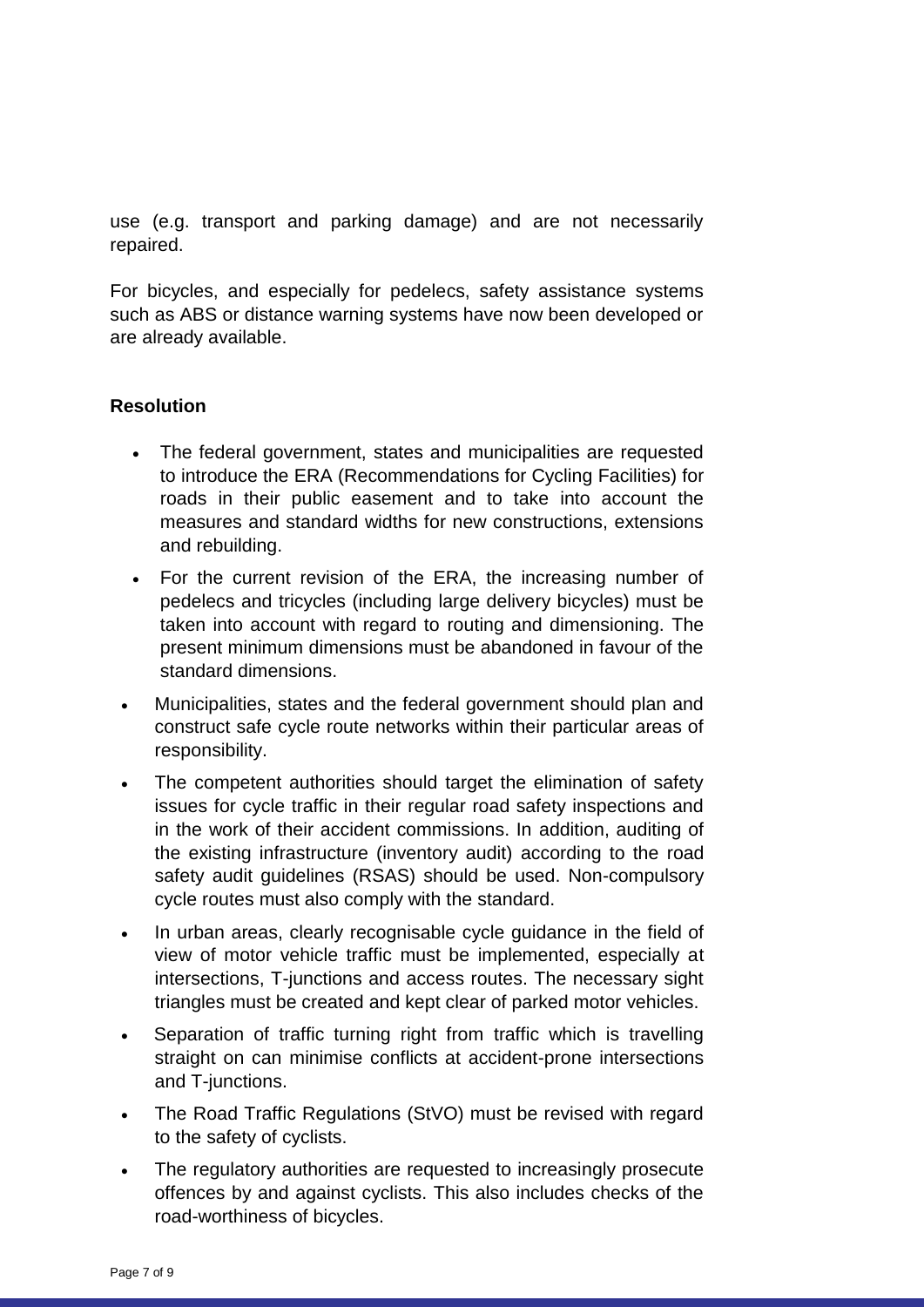- Police authorities are requested to increasingly establish bicycle squads. At least one bicycle squad should be established in every large town.
- The road authorities are requested to increasingly compel road users who offend against traffic regulations to participate in road safety instruction according to § 48 StVO. The federal states are called on to create the outline conditions for this.
- The Ministries of Education and Cultural Affairs of the federal states are requested to implement the Standing Conference of the Ministers of Education and Cultural Affairs (KMK) recommendation, in particular to supervise and ensure the implementation of mobility education, cycling tests, as well as to supervise and the planning of cycle routes to schools.
- During their driving lessons, learner drivers should be increasingly sensitised with regard to unprotected road users and supported in a change of perspective for reflection on their own behaviour as cyclists.
- The federal government, states and municipalities should increasingly promote the extension of cyclist training for adults and training for pedelec users.
- The federal government, states and municipalities should design and implement detailed information campaigns (e.g. on the correct use of cycle routes in general, the "Dutch grip"<sup>9</sup> to ensure a glance over the shoulder, turning right, zebra crossings, safety distances, alcohol, etc.). This information also includes promotion of awareness of the protective effect of a cycle helmet as well as light coloured or reflective clothing.
- The further increase in the number of serious head injuries is a reason to discuss the introduction of mandatory wearing of helmets by cyclists. For this, the existing facts must be more sustainably evaluated and new facts which provide objective arguments in this discussion must be established.

 $\overline{a}$ 

Opening of the driver's door with the right hand instead of with the nearer left hand. With this, the driver's body automatically turns to the left, so that passing cyclists are considerably in view due to the view over the shoulder which has been initiated. The same applies for passengers on the right hand side who have to use the left hand.